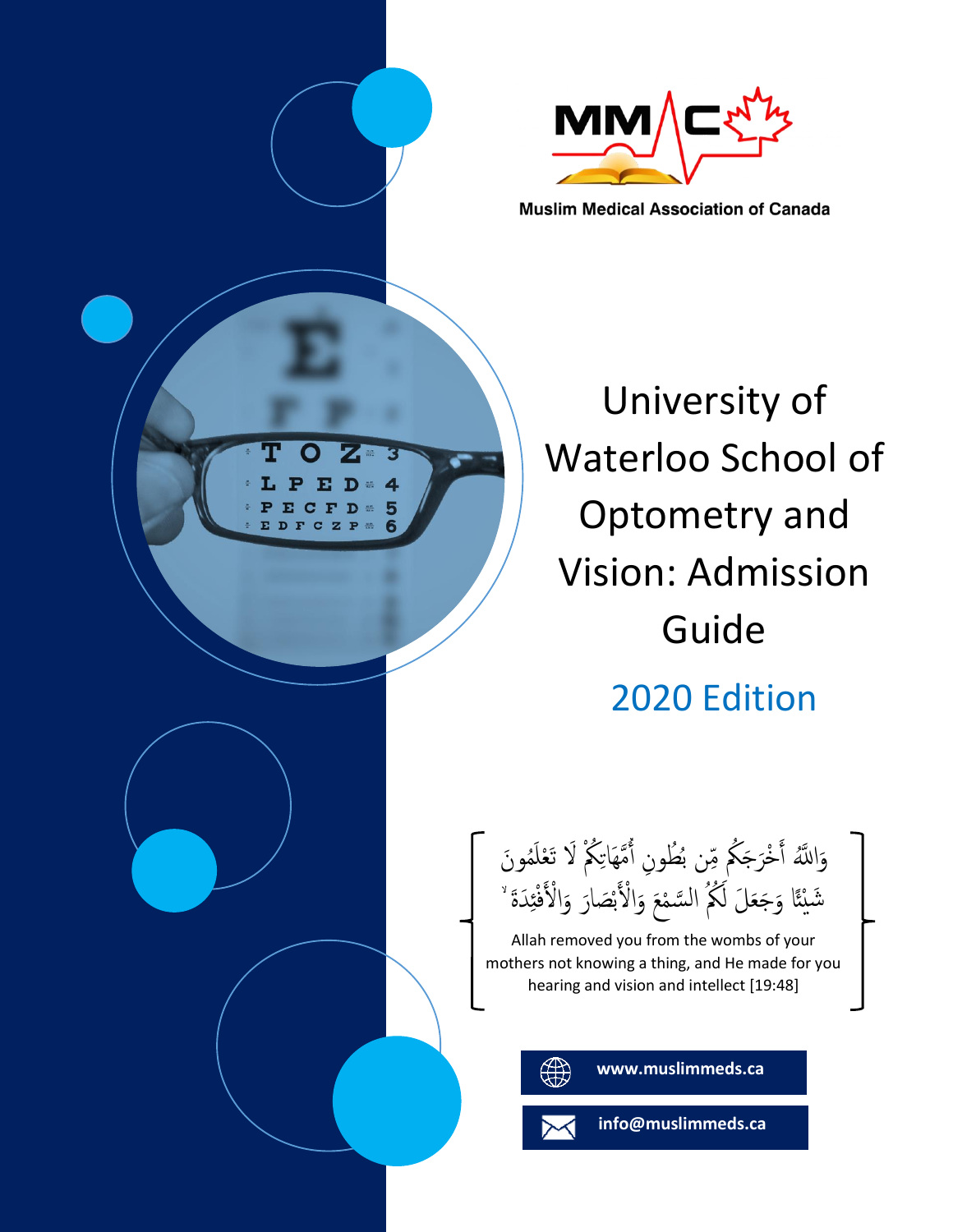# **INTRODUCTION**

*Disclaimer: The following document is meant to serve as a guide for students hoping to enter optometry school. Although we have tried to create a comprehensive guide containing admission requirements, this document is not official and is not endorsed by the University of Waterloo, so it is important to conduct your own research. Please keep in mind that advice provided by applicants are personal and are coming from their point of view, so they may not be the most representative views coming from their colleagues.*

All praise is due to Allah, the Creator, the Source of Guidance, and the Source of Knowledge. He is the one who brings the living from the dead and brings death to the living, and to Him is our return. May His blessings and peace be upon the best of human beings, the one endowed with the most wisdom and the best of character, our Prophet Muhammad ibn Abdullah sallAllahu alaihi wa sallam.

The eyes are one of the most cherished human organs. Many ahadeeth narrate advice given by the Prophet SAW on taking care of the eyes, including eating melons to clear eyesight (attributed to Ibn Abbas), drinking truffle soup as a remedy for eye infections (narrated in Bukhari and Muslim) and using aloe to heal swollen eyelids (narrated by Uthman ibn Affan). In another hadith narrated by Abu Daw'ud and at-Tirmidhi, the prophet SAW said, "The best of all eye-medicines is antimony. It glorifies the sight and makes the eyelashes grow."

Surat An-Nahl describes the human as being born from the womb not knowing a thing and then being granted vision, hearing and intelligence (ayah 48). Vision and eyesight are gifts from Allah SWT that grant us the ability to learn and explore. In fact, those who exhibit patience when

afflicted with blindness are compensated for them in Jannah (Sahih Bukhari 5329). This only emphasizes the preciousness of the gift of eyesight. There is great reward then, for the doctor that helps preserve such a precious gift.

We want to welcome you to the exciting profession of optometry! We have put together this guide as an overview of the different academic and non-academic requirements needed for entry into Canada's only English-speaking optometry school, the University of Waterloo School of Optometry and Vision Sciences.

# **REMEMBER TO BE STRONG!**

The whole process of applying to professional schools, including optometry, can be a test of your tawakkul, or dependency on Allah SWT. Do your ultimate best and leave the rest to Him. Be confident that He will do the best for you!

*"The Messenger of Allah SAW ) said: ... Strive for that which will benefit you, seek the help of Allah, and do not feel helpless. If anything befalls you, do not say, "if only I had done such and such" (things would have proceeded differently) rather say "Qaddara Allahu wa ma sha'a fa'ala (Allah has decreed and whatever he wills, He does)." ….*

Sunan Ibn Majah English reference: Vol. 1, Book 1, Hadith 79 Arabic reference : Book 1, Hadith 83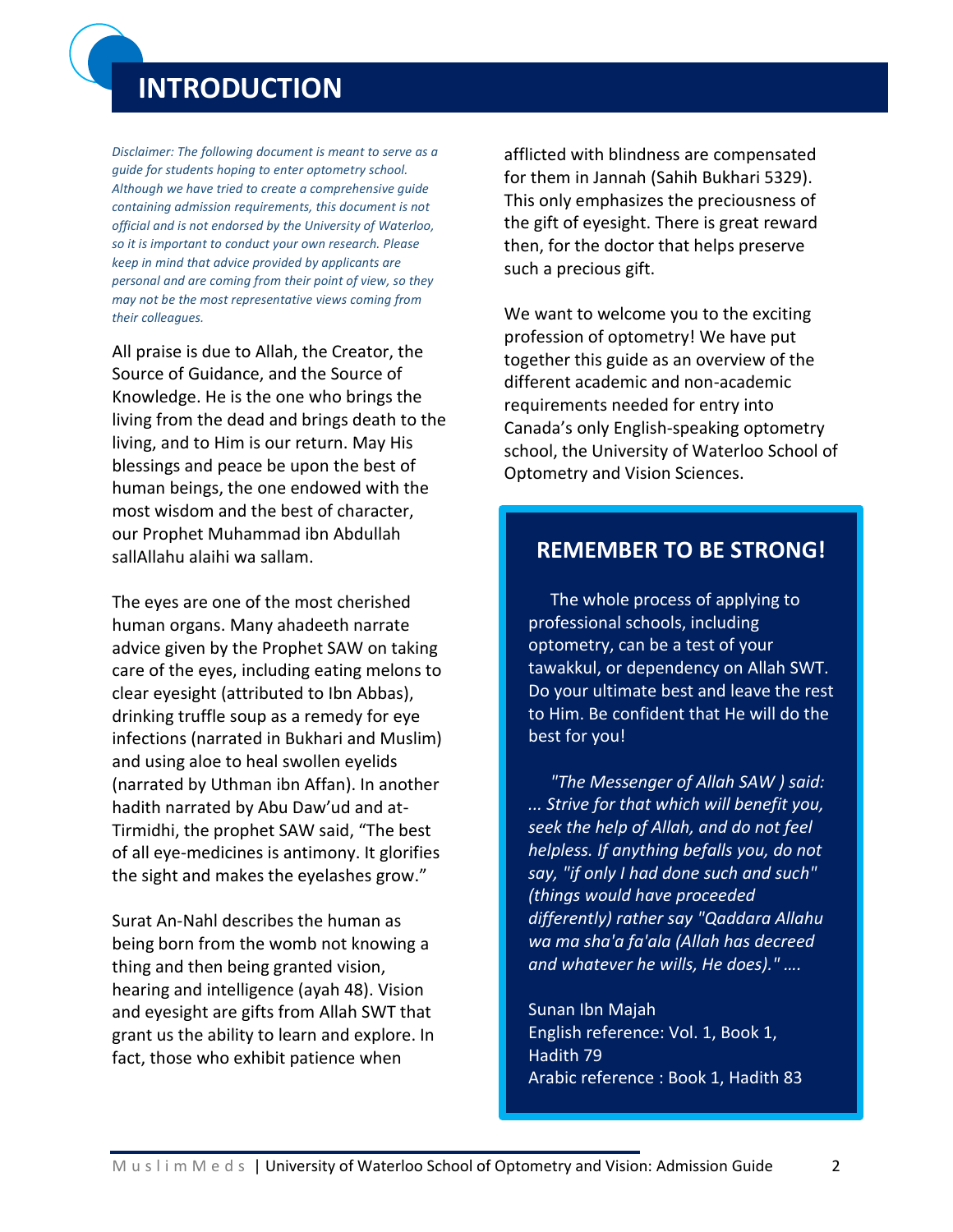# **ACADEMIC/NON-ACADEMIC REQUIREMENTS**

# **ACADEMIC REQUIREMENTS**

## **Degree Requirements**

- Three or more years of a Bachelor of Science Degree
- Minimum university average of 75% (full-course load required) *(Note: The actual averages of the students who have been admitted into the program over the past few years has been between 79% - 92%)*

## **Pre-requisite Courses**

Humanities

- English (1)
- $\bullet$  Ethics  $(1)$
- Psychology (1)

#### **Sciences**

- Biology (2)
- Microbiology (1)
- Physiology (2)
- Chemistry with lab (1)
- Biochemistry (1)
- Organic chemistry (1)
- Physics with lab (2)

#### Math

- Calculus (1)
- Statistics (1)

# **NON-ACADEMIC REQUIREMENTS**

a) Optometry Admission Test (OAT)

- Minimum score needed: 300/400. *(Note: Actual average score of 2019 applicants was 370). You must achieve at least 300 on each section, or else you will not be considered for the program.*
- Resources
	- o Kaplan OAT
	- o OAT Destroyer
	- o Crack the Oat software

## b) CASPer

- Online timed test which assesses non-cognitive and interpersonal skills such as collaboration, empathy, equity, ethics, motivation, problem-solving, professionalism, resilience, and self-awareness
- Learn more at: https://takecasper.com/

c) Confidential Assessment Forms (references)

- Two are needed, (1) Optometrist reference - must have shadowed for at least 8 hours, (2) Character reference from employer/ supervisor/professor etc.
- d) Citizenship
	- Must be a Canadian citizen OR a resident who has resided in Canada for at least 12 months prior to the start date of the first year of optometry school
- e) English Language Requirements
	- If English is not the applicant's first language, then he or she must submit results from one of the following tests TOEFL, ILETS, or MELAB

f) Non-academic Application Section

• List any academic awards, nonacademic awards, work experience, and volunteer experience

g) Police Record Check (with vulnerable sector check)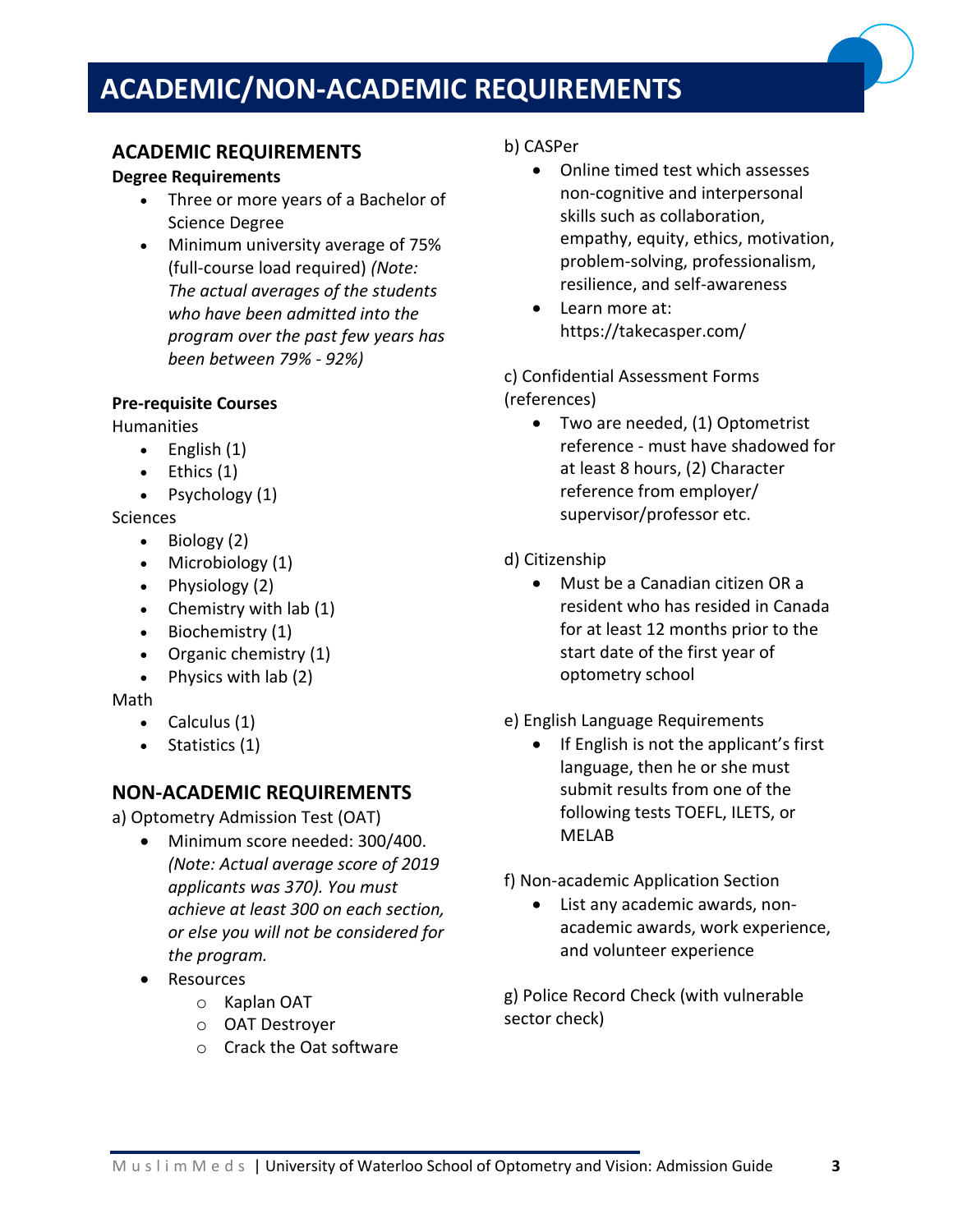# **USEFUL FACTS/ADVICE**

# **COURSES/ACADEMICS**

- Microbiology and physiology tend to be third year courses, so plan your undergraduate degree accordingly. For example, considering the optometry program requires quite a few prerequisites, you may be better off doing a minor or even a major in something with biology, as all these prerequisites (for optometry) will likely make it easy to complete such a program. It will also give you priority when you have to join these courses during your undergraduate degree, so you will never have to worry about getting waitlisted for them.
- The Waterloo optometry program allows you to exempt 2 courses in your entire optometry degree. What this means is if there is a course in the optometry program that you have already taken during your undergraduate degree, you may be eligible to not have to take that course during your optometry degree. A common course that is an example of this is human anatomy. It is not a prerequisite for the optometry program but it is a course you can get exempted from your optometry program, which can make things slightly easier for you during your optometry program.
- Waterloo's Optometry school does NOT look at your GPA, rather it looks at your overall average. This is something that works in your advantage as GPA's tend to be much harder to change than your overall average. Remember, even if you don't do too well on a course during your undergraduate degree, don't freak out! Just try balancing out the bad mark with a good one and you should be fine!

# **SHADOWING**

• When it comes to shadowing, try to split up your hours between places. For example, if you aim to have 20 hours of shadowing, instead of doing 10 hours with 2 different optometrists, try finding 5 optometrists who are willing to give you 4 hours each. This will not only give you a more diverse experience, but also allow you to have more experiences listed on your application.

# **CASPer**

• The CASPer test is something you are told you cannot prepare for but that is not 100% true. While it is a test that isn't very standardized, you can help improve your chances of doing well by doing things like practicing your typing ( you have a very short amount of time to type out responses during the test so speed is one of your greatest weapons) and perhaps reading a book or two on ethics. There are even courses to help you do well on the CASPer exam, so don't feel like it's something you cant prepare for!

# **APPLICATION PROCESS**

• Watch out for deadlines! One of the reasons I personally believe the optometry application pool tend to be small at waterloo is because people don't realize how strict the deadlines tend to be and miss them. Application dates for optometry schools in the United States tend to be much later (some even allow you to apply up until april!) but Waterloo has everything due quite early on so be wary of the dates!